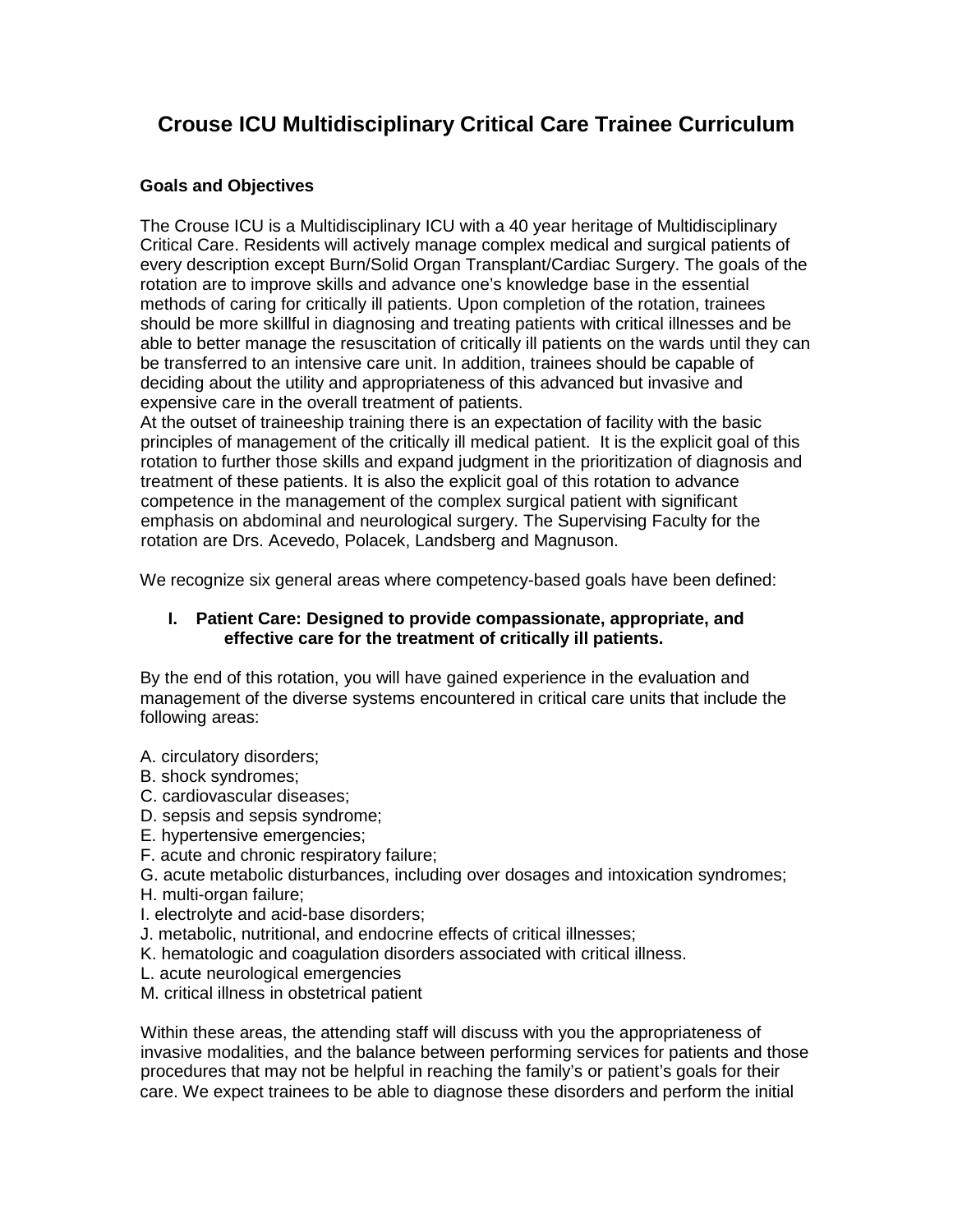steps in effective management.

#### **II. Medical Knowledge: Designed to allow you to develop a knowledge base about evolving biomedical, clinical and cognate sciences.**

The field of critical care is extremely broad and this rotation is designed to give you the opportunity to experience almost its entire breadth in one physical ICU guided by a multidisciplinary approach. It encompasses the following areas, as recognized by ACGME:

A. management of the immunosuppressed patient;

B. management of anaphylaxis and acute allergic reactions;

C. hemodynamic and ventilatory support of patients with organ system damage or in the post operative period;

D. use of paralytic agents and sedative and analgesic drugs;

E. detection and prevention of iatrogenic and nosocomial problems in critical care medicine;

F. psychosocial and emotional effects of critical illnesses on patients and their families;

G. management of end of life issues and palliative care, and have formal instruction and clinical experience and competency in the following areas:

- 1. with trauma;
- 2. with neurosurgical emergencies;
- 3. with disorders of the cardiovascular, respiratory, renal,
- 4. gastrointestinal, genitourinary, neurologic, endocrine, hematologic,
- 5. musculoskeletal, and immune systems as well as of infectious diseases;
- 6. with critical obstetric and gynecologic disorders

H. after discharge from the critical care unit

I. airway management

J. use of variety of positive pressure ventilatory modes, to include:

- 1. initiation, maintenance, and weaning of ventilatory support;
- 2. respiratory care techniques;
- 3. withdrawal of mechanical ventilatory support.

K. use of reservoir masks and continuous positive airway pressure masks for delivery of supplemental oxygen, humidifiers, nebulizers, and incentive spirometry;

L. management of pneumothorax (needle insertion and drainage system);

M. insertion of chest tubes and drainage systems;

N. insertion of arterial, central venous, and pulmonary artery balloon flotation cathethers;

- O. emergency cardioversion;
- P. interpretation of intracranial pressure monitoring;
- Q. operation of bedside hemodynamic monitoring systems;
- R. nutritional support.

Trainees should also acquire expertise regarding the indications for and utility of the procedures listed below.

. A. emergency pericardiocentesis;

- B. transvenous pacemaker insertion;
- C. endotracheal intubation and management options for the difficult airway;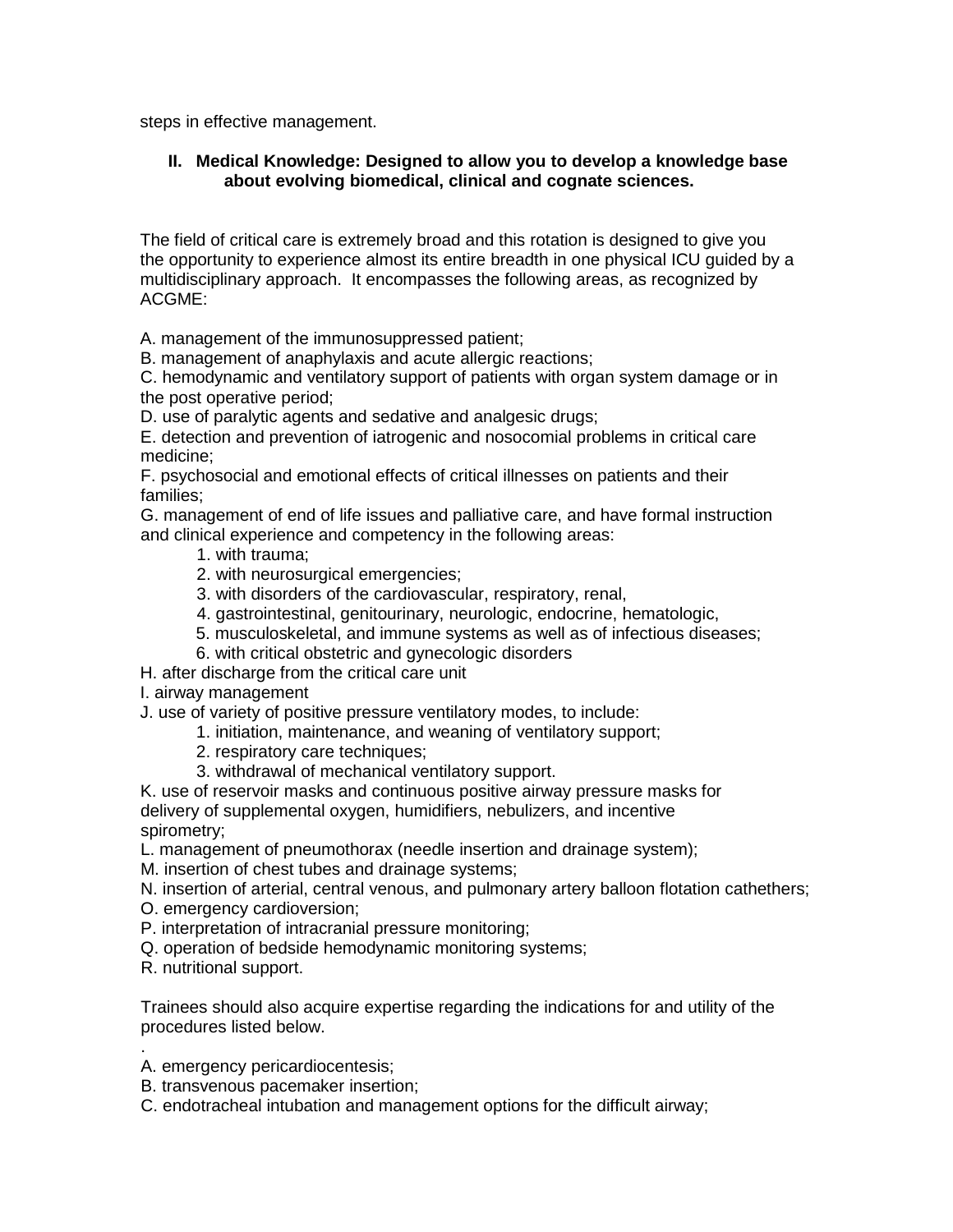D. renal replacement therapy;

E. pharmacokinetics, pharmacodynamics, and drug metabolism and excretion in critical illness;

F. principles and techniques of administration and management of an MICU;

G. ethical, economic, and legal aspects of critical illness;

H. recognition and management of the critically ill from disasters, including those caused by chemical and biological agents;

I. management of critical illness in pregnancy;

J. quality improvement and patient safety activities in the intensive care unit. K. the use of critical care ultrasound to diagnose and treat shock states, thoracic and pulmonary pathology, thromboembolic disease and abdominal assessment. L. indications for and initiation/management of VV ECMO as well as VA ECMO including e-CPR

#### **III. Practice-based learning and improvement: Designed to improve your ability to investigate and evaluate the care that occurs here on our patients to assimilate evidence and improvements in patient care.**

Every four weeks we have a Critical Care Performance Improvement Committee (CCPIC) meeting with nurse managers, representatives of pharmacy, nutrition, respiratory therapy and the quality department to consider and implement new initiatives based on data from our own patients outcomes. Attending this and participating in the initiatives is an important part of your educational experience. We also want you to make suggestions about areas for improvement based on your observations in our units, compared with evolving clinical literature; and you will have the opportunity to study their implementation or develop practice algorithms to be presented in our CCPIC At the end of your traineeship, we expect you to know how to organize the a CCPIC activity to improve care within a defined area of practice.

#### **IV. Interpersonal and Communication Skills: Designed to improve the effective exchange of information and collaboration with patients, their families, and other health professionals.**

Weekly multidisciplinary rounds with allied professionals allow you to participate in multidisciplinary approaches that emphasize consensual and collaborative models of patient care. Biomedical ethics consultations are available for difficult issues. Effective communication with consultants is also an art that must be developed and can be challenging. At the end of this rotation, each trainee will be able to demonstrate the ability to:

A. Communicate in a consensual and collaborative approach with allied professionals.

B. Effectively participate in a family conference where you deliver necessary information to patient surrogates.

C. Develop receptivity to others' views and contributions during consults.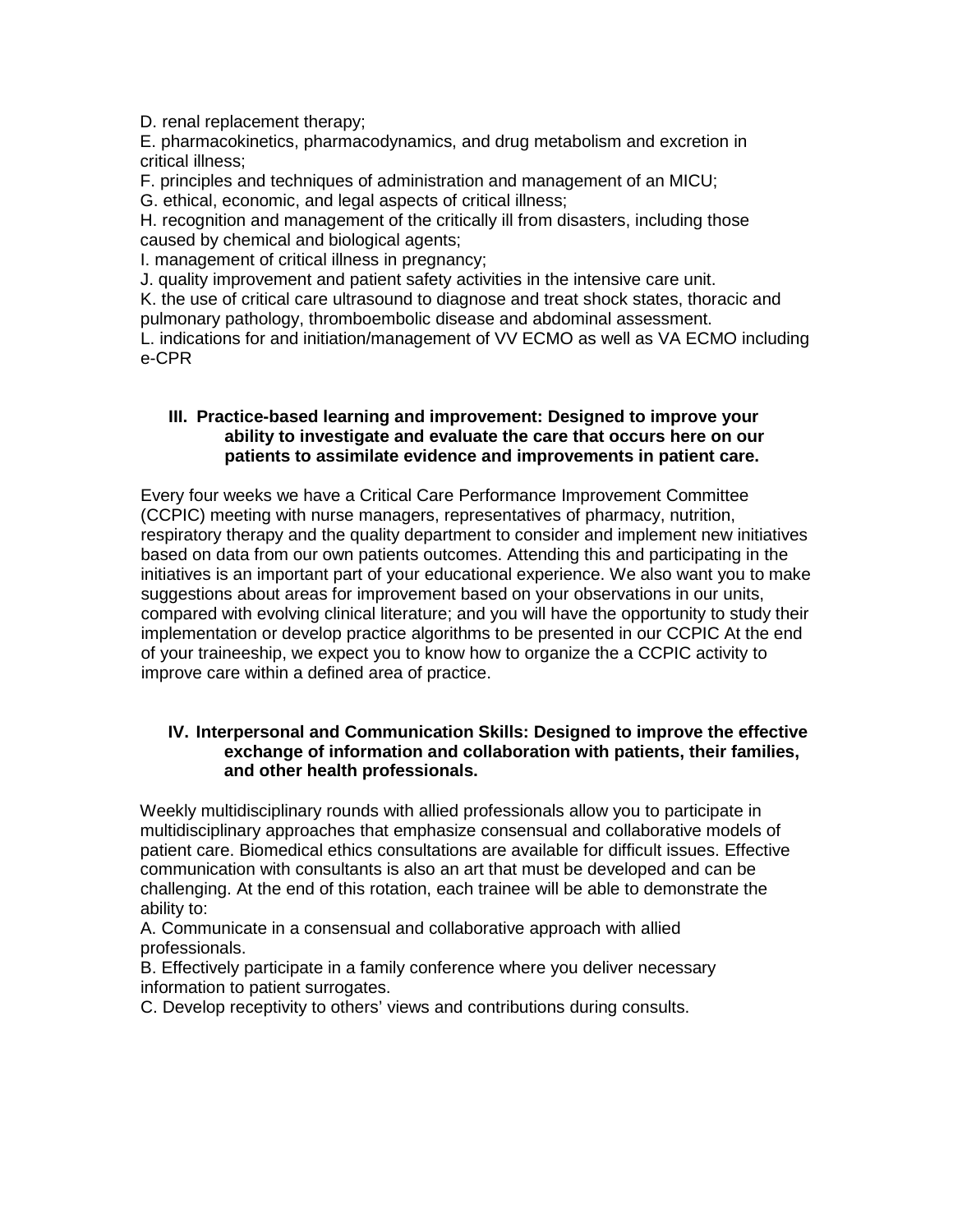#### **V. Professionalism: Designed to support ethical principles and responsibilities and sensitivity to patients of diverse backgrounds within our patient population.**

By the end of this rotation, each trainee is expected to develop skills in the following areas:

A. The fluent demonstration of respect, compassion, integrity and kindness to patients, families and other care-givers, including those with whom you may disagree:

B. The ability to recognize and avoid conflicts of interest;

C. Strict adherence to confidentiality and the provision of informed consent that is understandable and within context;

D. Sensitivity to the gender, age, culture, religion, socioeconomic class, disabilities, sexual preferences and other characteristics of our diverse patient group.

Professionalism optimizes our effectiveness, lends us credibility, and permits us to work in complex environments.

#### **VI. Systems-based practice, as manifested by actions that make you responsive to and interactive with the larger context and system of health care, and make you knowledgeable about how to call effectively on resources within our system.**

By the end of this rotation, each trainee will learn to:

A. Collaborate with case workers in identifying post-discharge planning congruent with the economic means and prerogatives of our patients, to optimize their chance of a durable good outcome.

B. Determine how to use the resources of Crouse Hospital, the University, the School of Medicine and legal consultants at your disposal to optimize patient care.

#### **Methods of Instruction**

Daily rounds are at 8:30 am - 11 a.m. and at 3 p.m. - 4 p.m. and include patient-based teaching to improve patient care and medical knowledge base. The trainee is expected to progress into the role of directing rounds and committing to management plans that will be critiqued in real time by the supervising attending.

The core curriculum is on Wednesdays and Thursdays from 1:00 pm. – 2:00 pm and includes all of the topics described above under the core competency of Medical Knowledge.

Daily radiographic and imaging interpretation is taught during AM rounds concurrent with review of our patients' radiographic studies.

Practice-based learning and systems-based learning occurs in the Critical Care Performance Improvement Committees (Every fourth Thursday at 7:30 AM) and in implementation of our protocols; and in Multidisciplinary Care Review Committees (Tuesday mornings) every week.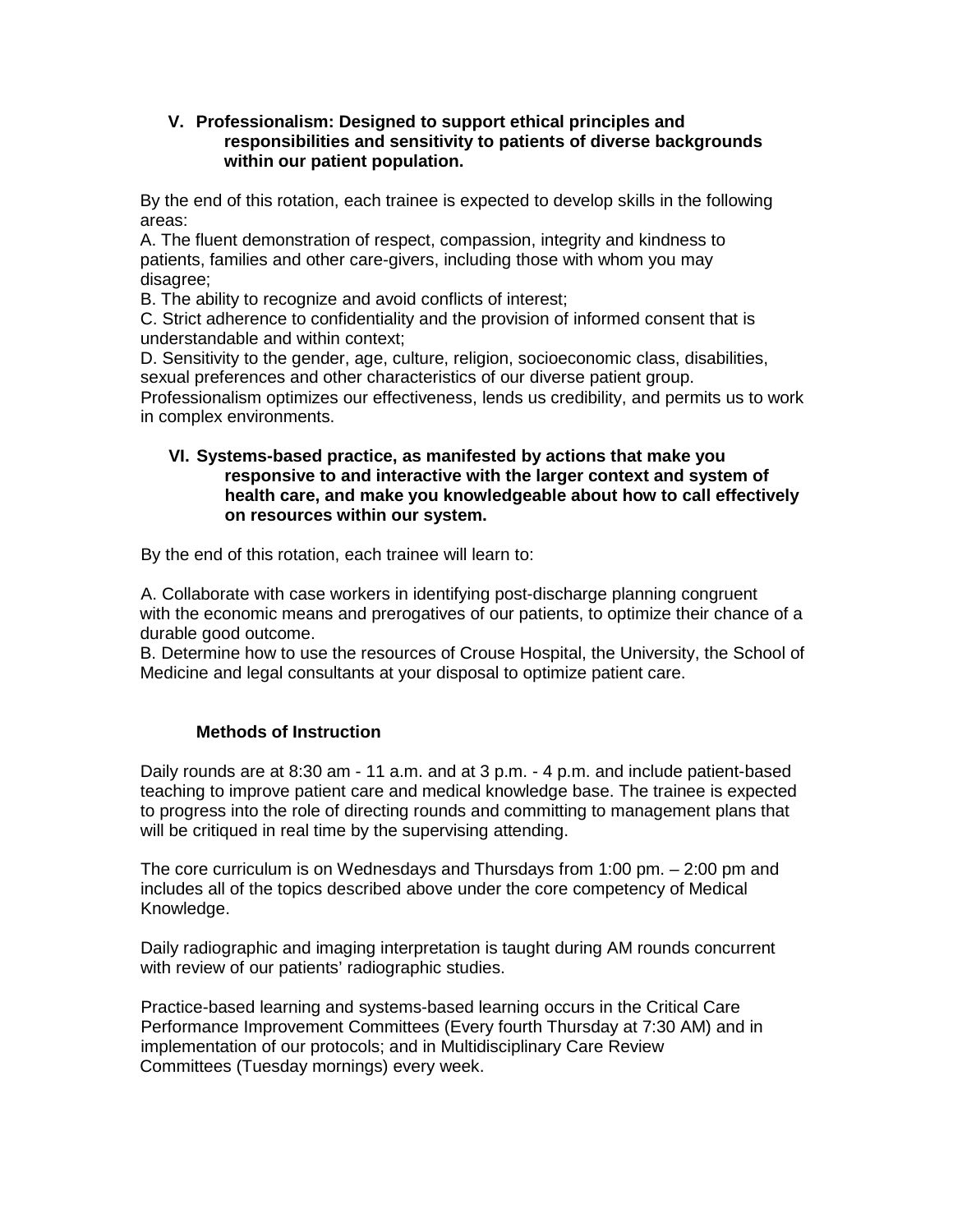Professionalism should be demonstrated daily and practiced in interactions with nursing, other allied health care professionals, families, consultants and referring physicians.

#### **Level of Supervision**

Attending physicians will maintain an independent familiarity with and knowledge base of each patient on our service, separate from your own, designed to assure adequate oversight. The Attendings write daily progress notes that capture their plans, developed consensually with you. Whenever present trainees are expected to supervise all line placements and procedures performed by residents.

Wherever circumstances and/or patient safety allow the trainee will see patients and formulate plans ahead of the attending to get a true assessment of the trainee's progress towards clinical independence. The trainee's degree of autonomy and expectation of mastery will graduate through their levels of training with the Critical Care Fellow expected to be capable of independently initiating management on the majority ICU admissions.

#### **Evaluations**

The MedHub system will allow you to document hours of duty, procedures performed and to register your evaluations of our teaching functions. Doing this documentation is very important, but does not supplant direct discussions with the faculty about any concerns or suggestions you may have to improve our rotation. Faculty are expected to provide an end of rotation evaluation and discussion with you, so please expect this and use it as an opportunity. Electronic evaluations of each trainee will be performed by the faculty attendings.

Professionalism and interpersonal and communication skills are also assessed by other health care professionals by direct communication with the Site Director. Expect feedback regarding these skills from nursing staff, respiratory therapists and pharmacists to be routed through the Site Director.

04/03/2016 DML adapted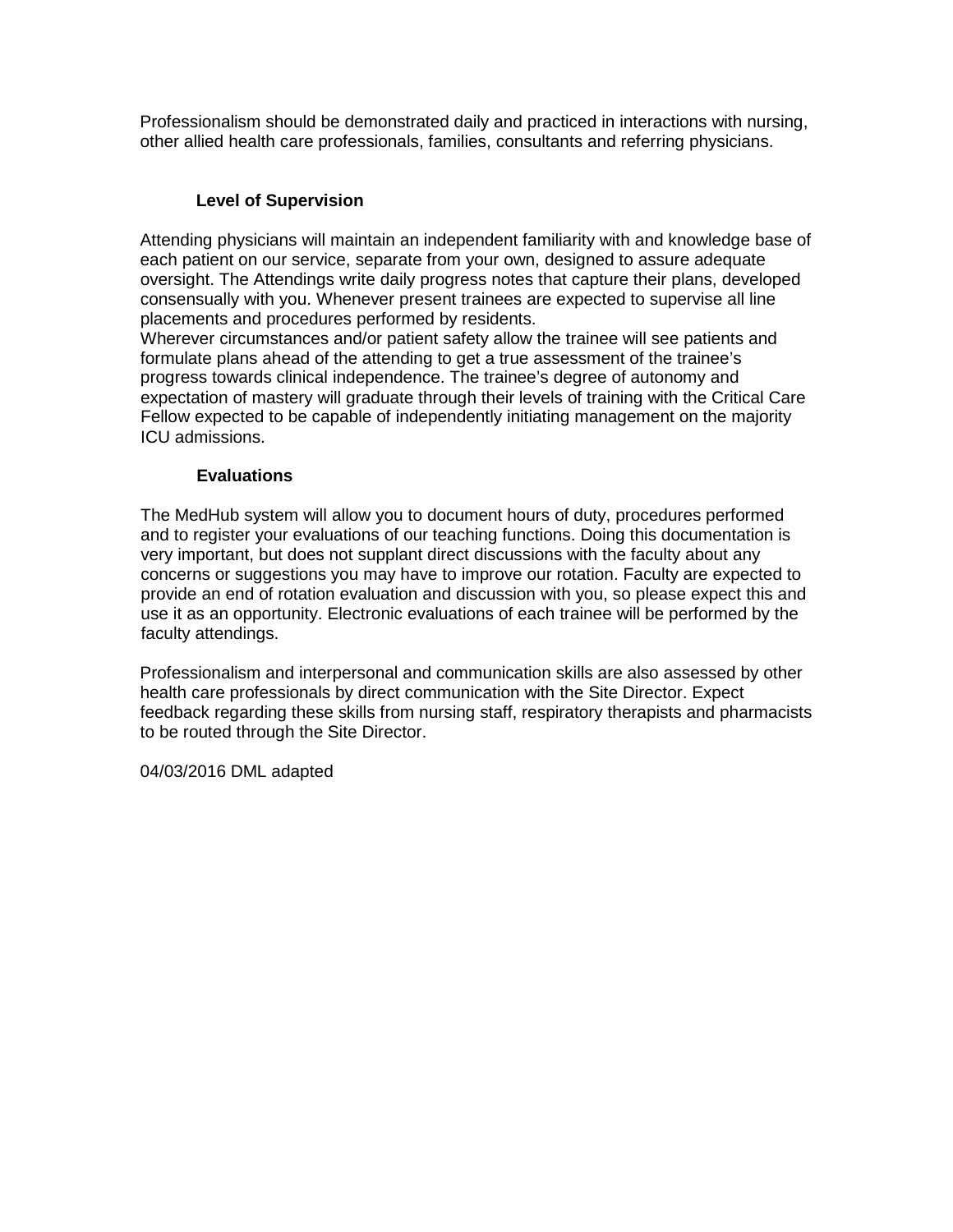# CROUSE INTENSIVE CARE UNIT ORIENTATION

#### INTENSIVISTS-

Russ Acevedo MD, FACP, FCCP, FCCM Clinical Professor of Medicine

Daniel Polacek MD Clinical Associate Professor of Medicine

David Landsberg MD, FACP, FCCP Associate Professor of Medicine and Emergency Medicine

Ryan Magnuson DO Assistant Professor of Medicine

CRITICAL CARE NURSES & AIDES

SECRETARY – Karen (days) Joyce Houston (eves) Helen Bain (nights)

RESPIRATORY THERAPISTS- RT makes rounds with the team in the morning

CLINICAL DIETICIAN- Maria Meola-makes dietary recommendations

CARE COORDINATORS- Christine Gantos ---- follow patients re: advanced directives, home care, rehab, financial concerns

CLINICAL PHARMACIST- Andrea Call - follows Vancomycin & Gentamycin dosing & orders levels routinely. Follows Coumadin protocols for ICU pts.

ADVANCED CARE/PALLIATIVE CARE – Kelly Wheeler NP, Peter Sinatra NP & Dr Melinda McMinn – Pt and family support for medical regimen and decision making.

#### GENERAL

- 22 beds mixed MED-SURG
- CENSUS BOARD WITH PATIENT NAME & MD & RN ASSIGNED IS LOCATED AT MAIN DESK BY SECRETARY. The patient census is determined by available nurses and beds…so an 'empty' bed can't always be filled
- CALL ROOMS Primary On-call room adjacent to ICU, secondary down hall
- Resident Resource Book- located in rolling chart rack at the desk. See attached index
- UNIT PHONE All Crouse phone #'s begin with 470 ICU =  $470-7037$   $470-7038$   $470-7039$   $470-7034$ Crouse operator  $= 470-7111$  from outside the hospital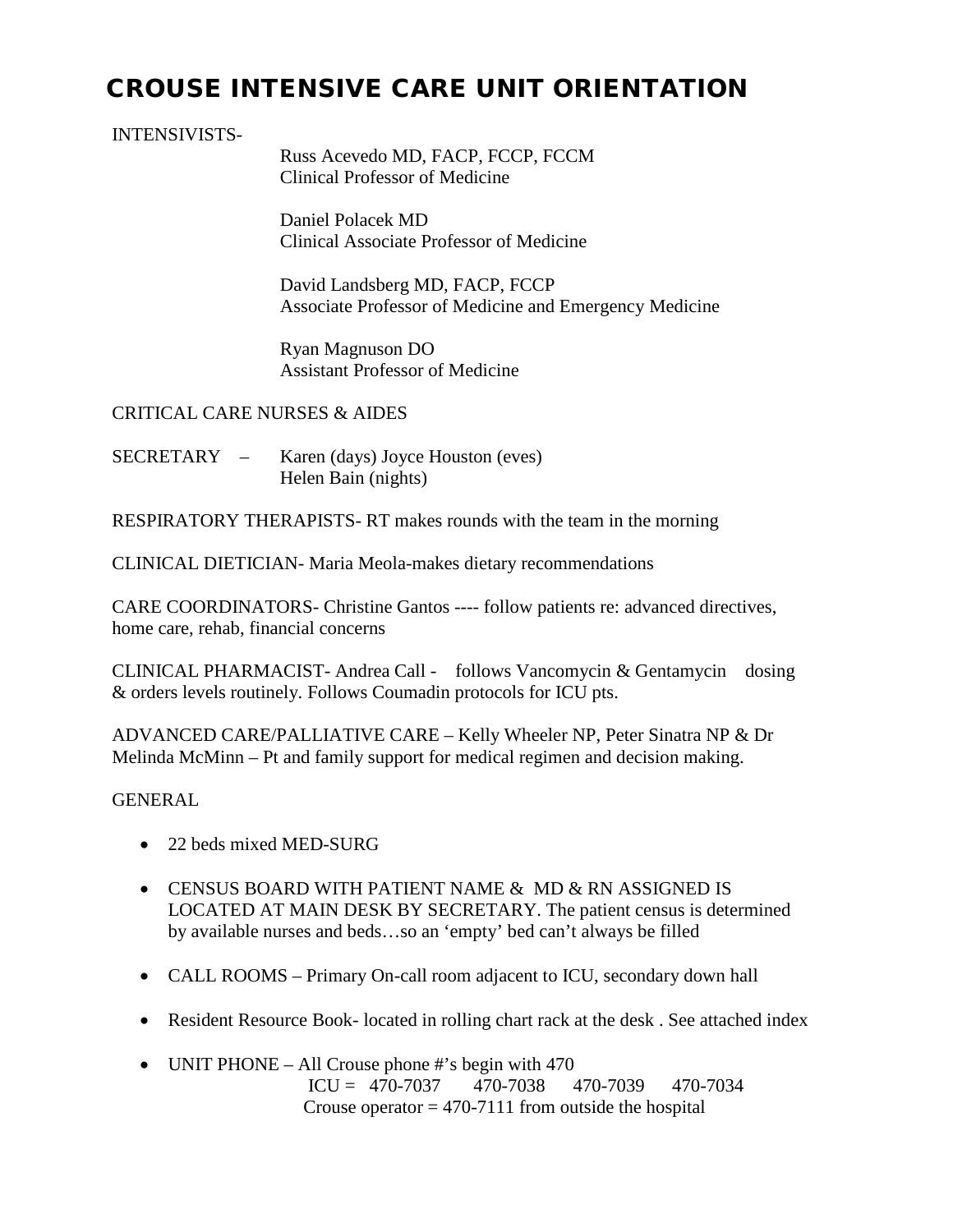INFECTION CONTROL- wash hands on entering unit and before and after entering rooms and/or touching patients & after removing gloves

#### CONFRENCE ROOM OUTSIDE OF ICU JUST BEFORE THE WAITING ROOM – has a phone, computer and PACS for your use

COMPUTERS – please avoid using the secretary and charge nurse computers. We have several others available at each desk area.

MAR sees all patients considered for ICU admission. They may be asked to assess a floor patient who may need an ICU bed. You may also be asked to re-assess patients in the ED and PACU waiting for ICU beds and see if they can be downgraded to a floor bed. Please discuss admissions with charge RN to plan bed allocation.

• LECTURES- WED 1P-2P IN CONFRENCE ROOM A

### THURS 1P -2P IN CARDIAC CONFERENCE ROOM

# PROTOCOLS AND SPECIAL INFO

- Insulin (Daily Lantus dose (1400) must be ordered on morning rounds) Restraints- must be reassessed q4 hrs and ordered daily
- Sedation is generally kept to a minimum
- RER- routine electrolyte replacement
- NO Verbal orders are allowed except during an emergency and telephone orders are discouraged
- Blood transfusion consents
- Frequently used order forms are found in slots near the fax machine across from bed # 3.
- TPN orders must be done on morning rounds or by 1200
- DNR orders a resident can sign as a concurring MD and get a verbal order from attending on call.

### ADMISSIONS (FROM ED OR DIRECT FROM ANOTHER HOSP)

- Use CPOE ordersets
- Use infection specific or sepsis ordersets to assure proper antibiotic usage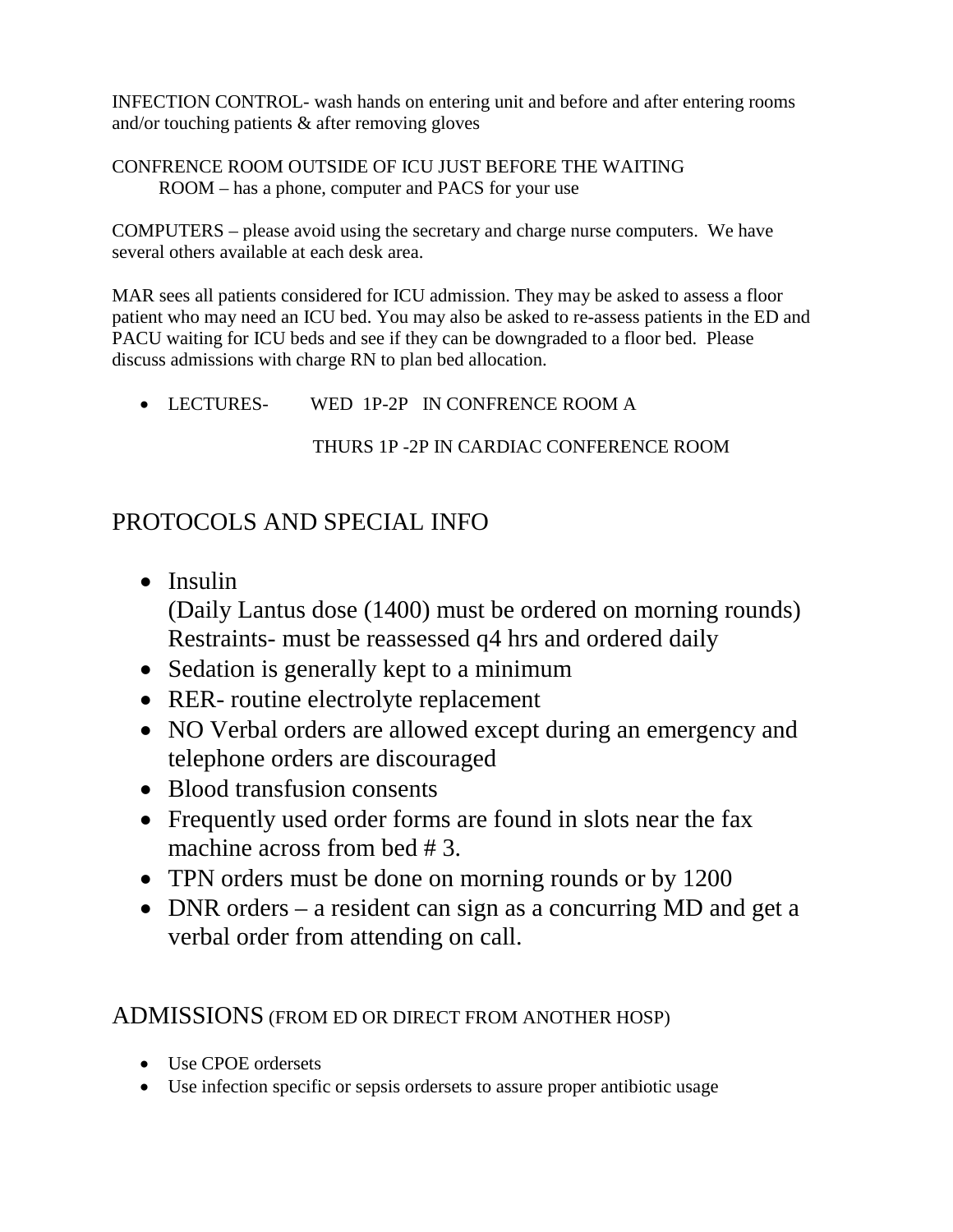- MEDICATION RECONCILIATION ORDERS NEED TO BE DONE ON ALL PATIENT (STARTED BY ED RN OR ADMITTING ICU RN)
- ADD TO ICU SIGNOUT LIST ON THE DESKTOP OF ALL COMPUTERS include key facts re: history meds, current issues, update changes during ICU stay

### TRANSFERS IN FROM THE MED-SURG FLOORS

- Use CPOE ordersets
- Medication Reconciliation must be done
- ADD TO ICU SIGNOUT LIST ON COMPUTER

### TRANSFERS OUT OF THE UNIT

- \* Use CPOE ordersets
- \* Attention to insulin dosing on transition to floor as well as DVT prophylaxis
- ALL ICU ATTENDING PATIENTS GET TRANSFERED TO THE HOSPITALIST SERVICE BY THE ATTENDING
- DELETE PT INFO FROM THE ICU SIGN OUT IF NOT DONE BY THE CHARGE RN

### ROUNDS

- MULTIDISCIPLINARY & BEGIN BETWEEN 0830-0900 QAM
- AFTERNOON ROUNDS BEGIN BETWEEN 1300-1500 WITH ATTENDING

# CODES

- Resident and intern will carry the code beeper
- There will be a daily "test" beep that you will need to call the operator and tell her you received it
- CODE A respiratory or cardiac arrest (ICU RN, anesthesia, IV team, respiratory,MAR, nursing supervisor) CODE M - Medical response team called due to change in patient condition (nursing supervisor- MAR & respiratory) CODE B - Stroke emergency- (MAR- neurology – nursing supervisor respiratory- ct scan , transport )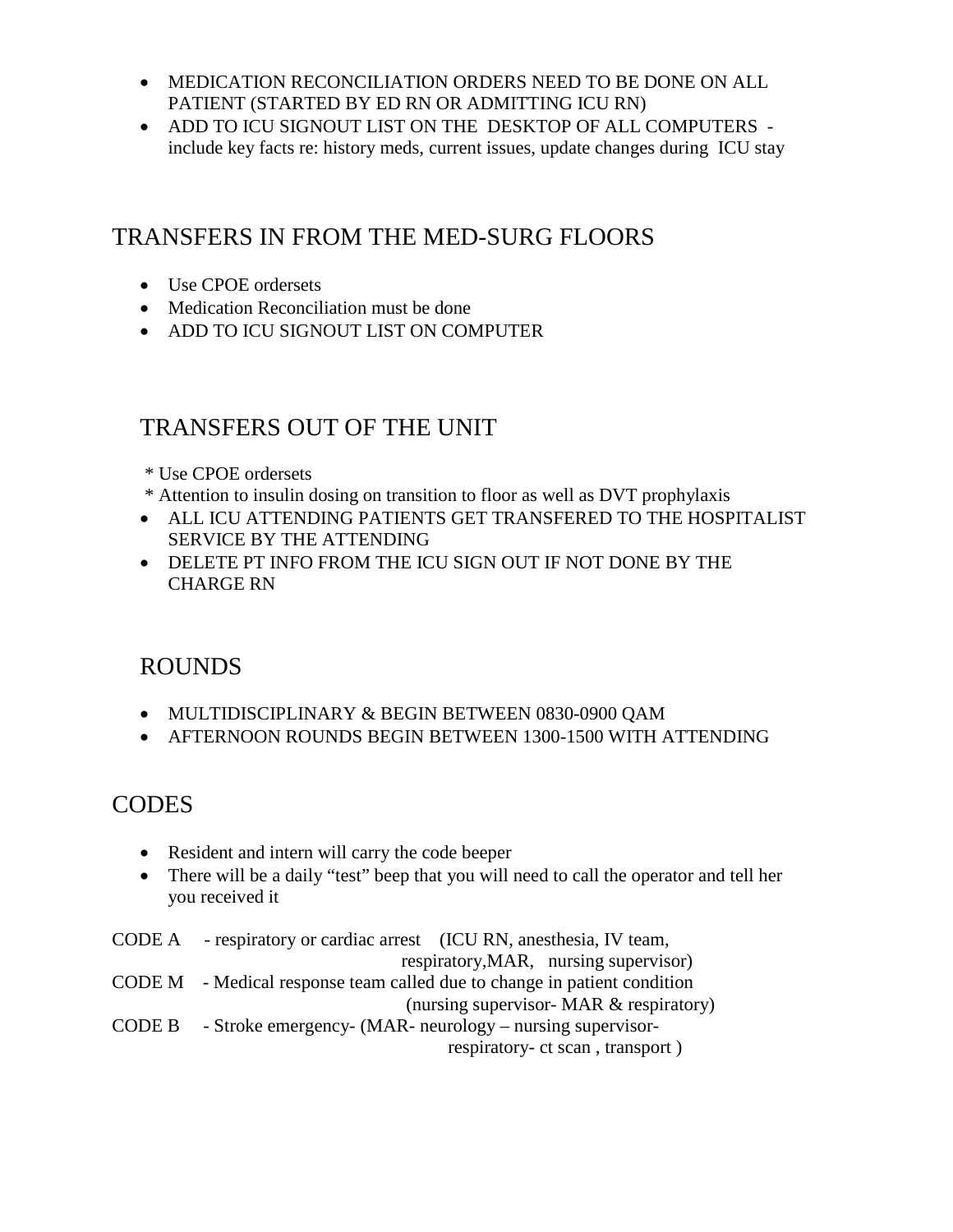# BEDSIDE PROCEDURES-

- All invasive procedures need a procedural consent and a "time-out" procedure perfomed as well as a procedure note
- All central line procedures must have all present in the room in gown , glove, mask and cap
- Ultrasound is available and must be used for line insertion
- Residents may do procedures under the direct supervision of a resident that has independent privileges for the same or inclusive procedure.